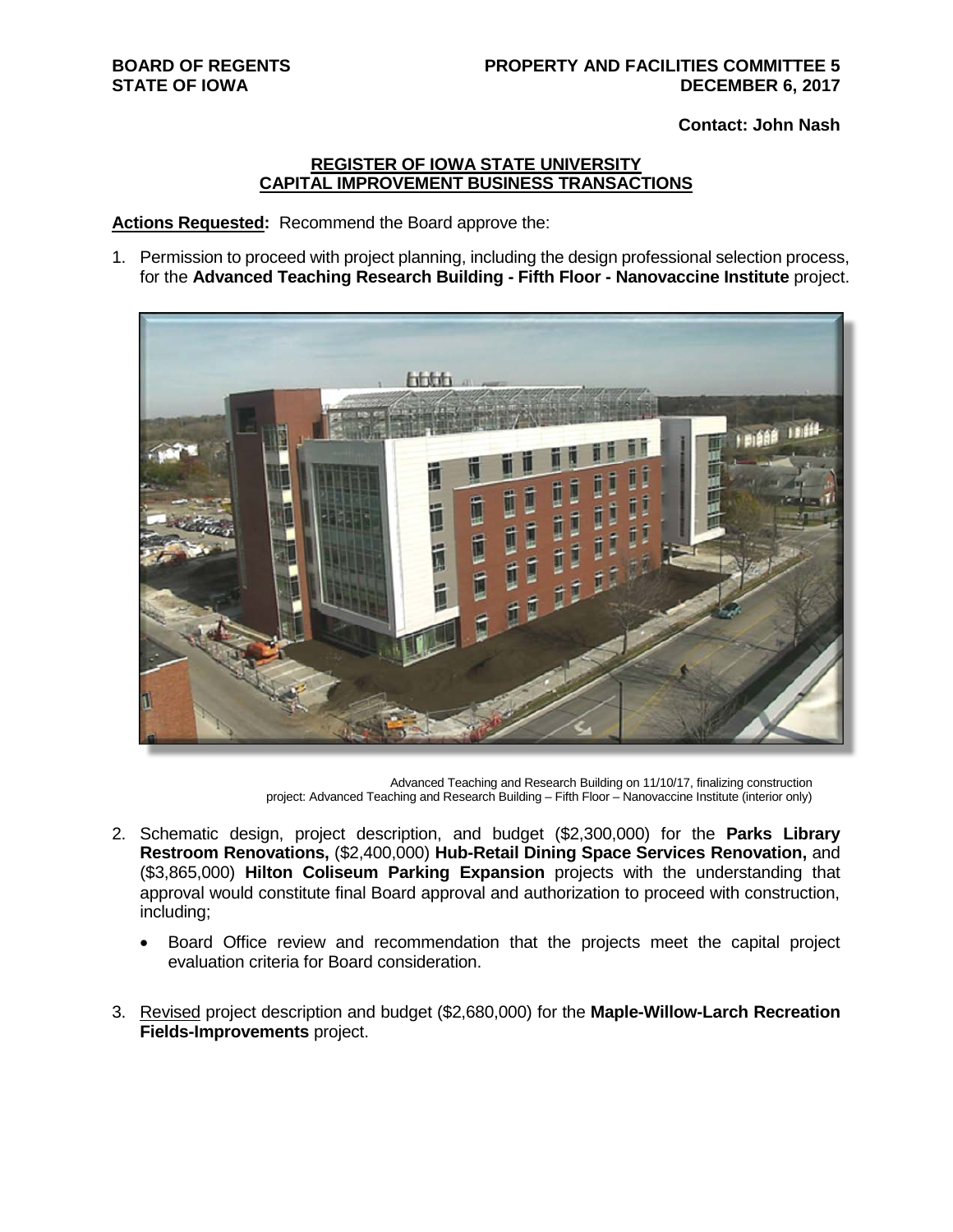#### **Project #1 of 5 Advanced Teaching Research Building - Fifth Floor - Nanovaccine Institute**

**Executive Summary:** The University requests permission to proceed with project planning to build-out the 18,600 square foot fifth floor of the Biosciences Facilities – Advanced Teaching and Research Building (ATRB). The fifth floor is a shell space designed for future expansion (see page 3). The project would provide state-of-the-art research space to facilitate the new Nanovaccine Institute (NI) research enterprise. The project budget's estimate is \$6,000,000 to \$6,500,000 and would be funded by University Funds and Private Giving.

#### **Background:**

|                                             | Amount | Date      | <b>Board Action</b> |
|---------------------------------------------|--------|-----------|---------------------|
| Permission to Proceed with Project Planning |        | Dec. 2017 | Requested           |

Currently, NI researchers are using lab space scattered across campus. The NI is in need of new, contiguous laboratory and headquarter space to allow researchers to collaborate more efficiently. This collaboration would enable the accelerated invention of new vaccines and therapeutics. A consolidated location on the fifth floor of ATRB would also position the institute to be more competitive as it pursues grant opportunities.

Flexible, open, and collaborative laboratory spaces would be constructed similar to ATRB's third and fourth floors. Office space for faculty, staff, and students, as well as ancillary research support space would also be provided.

In June 2017, the Board approved the Nanovaccine Institute (NI) as a new organization on campus. It is an interdisciplinary consortium of 70 researchers at 21 universities, research institutes, national laboratories, companies, and healthcare coalitions, coordinated by ISU. NI research is focused on developing nanovaccines and nanotherapeutics for respiratory infections, neural disorders, tropical diseases, cancer, and veterinary diseases. The vision of the institute is that nanovaccines and nanotherapeutics would revolutionize how we prevent and treat disease.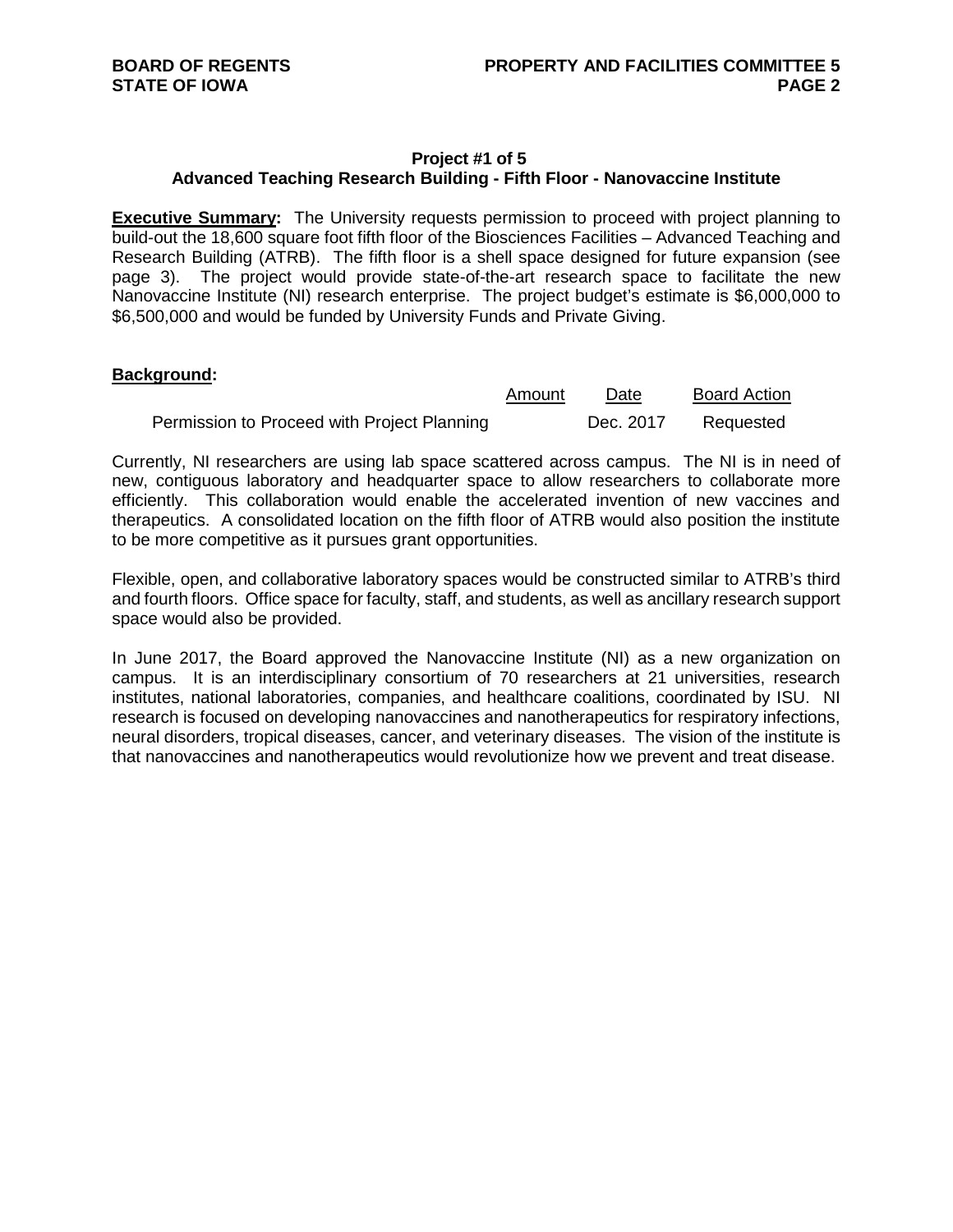## **BOARD OF REGENTS STATE OF IOWA**

## **Advanced Teaching Research Building Current Fifth Floor Plan**



North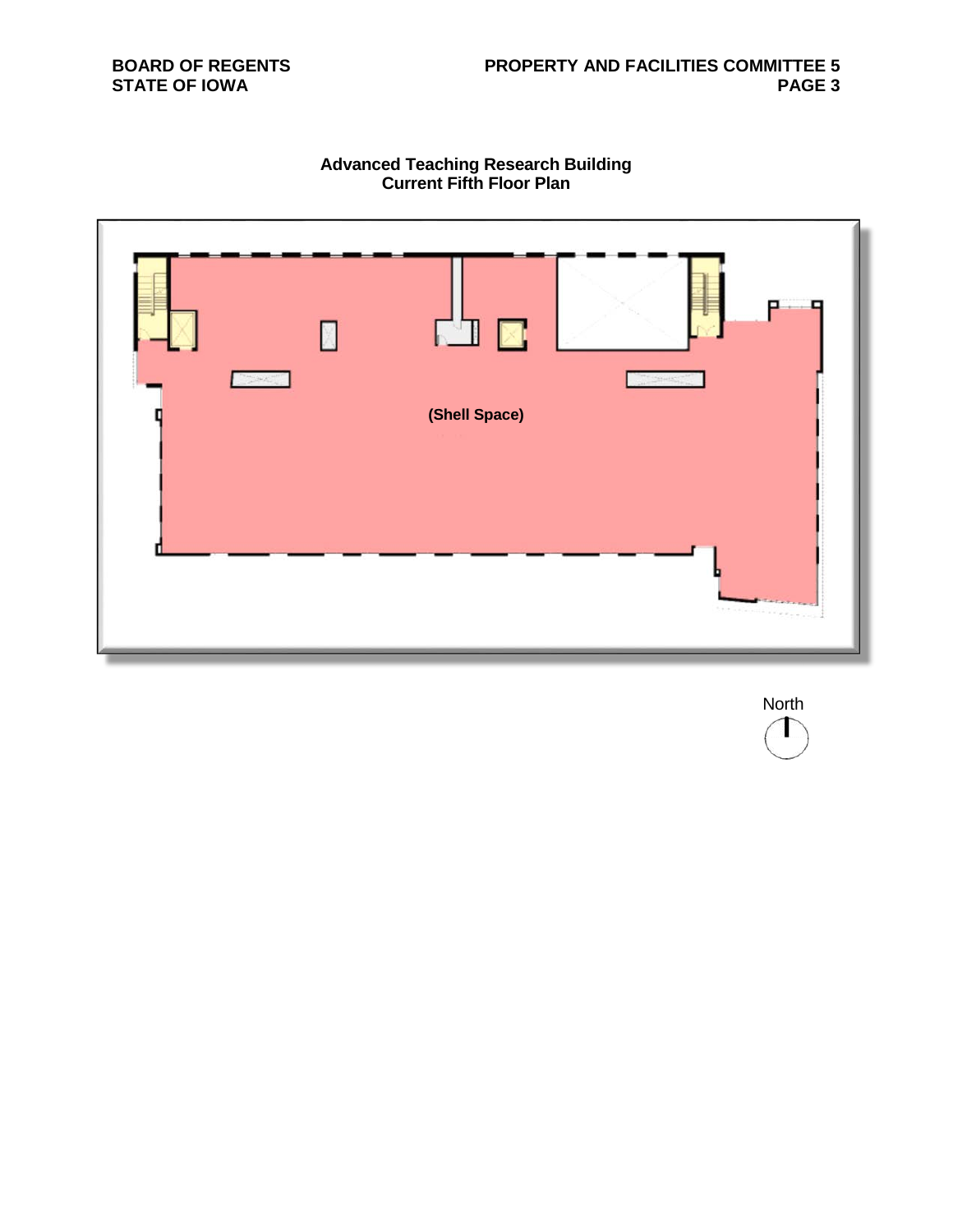### **BOARD OF REGENTS STATE OF IOWA**

#### **Project #2 of 5 Parks Library Restroom Renovations**

**Executive Summary:** This 3,300 square foot project would gut and reconfigure 14 existing restrooms stacked throughout all five levels of Parks Library (see page 5, 6, and 7) to meet ADA compliance and increased enrollment. The project budget of \$2,300,000 would be funded by general university funds.



Parks Library, built in 1925 (1961, 1969 & 1983 additions) project: Parks Library Restroom Renovations

| <b>Background:</b>                      |              |           |                     |
|-----------------------------------------|--------------|-----------|---------------------|
|                                         | Amount       | Date      | <b>Board Action</b> |
| Design Professional Selection           |              |           |                     |
| (Haila Architecture, Ames)              |              | Jun. 2017 | Not Required*       |
| <b>Design Professional Agreement</b>    |              |           |                     |
| (Pre-Design Services)                   | \$<br>20,000 | Jul. 2017 | Not Required*       |
| Design Professional Amendment #1        |              |           |                     |
| (Schematic Design - Design Development) | 60,266       | Oct. 2017 | Not Required*       |
| <b>Schematic Design</b>                 |              | Dec. 2017 | <b>Requested</b>    |
| <b>Project Description and Budget</b>   | 2,300,000    | Dec. 2017 | <b>Requested</b>    |

**\*** Approved by Executive Director, consistent with Board policy.

Located in the 1960's addition (northwest section), the existing restrooms are in poor condition and not ADA compliant. After weighing several options, the University determined that the best solution was to renovate the existing restrooms and provide the following per floor: two larger, ADA-compliant restrooms (one men's, one women's), one family restroom, and one custodial closet (see page 7). For improved convenience, the lactation room on the lower level would be moved to the first floor.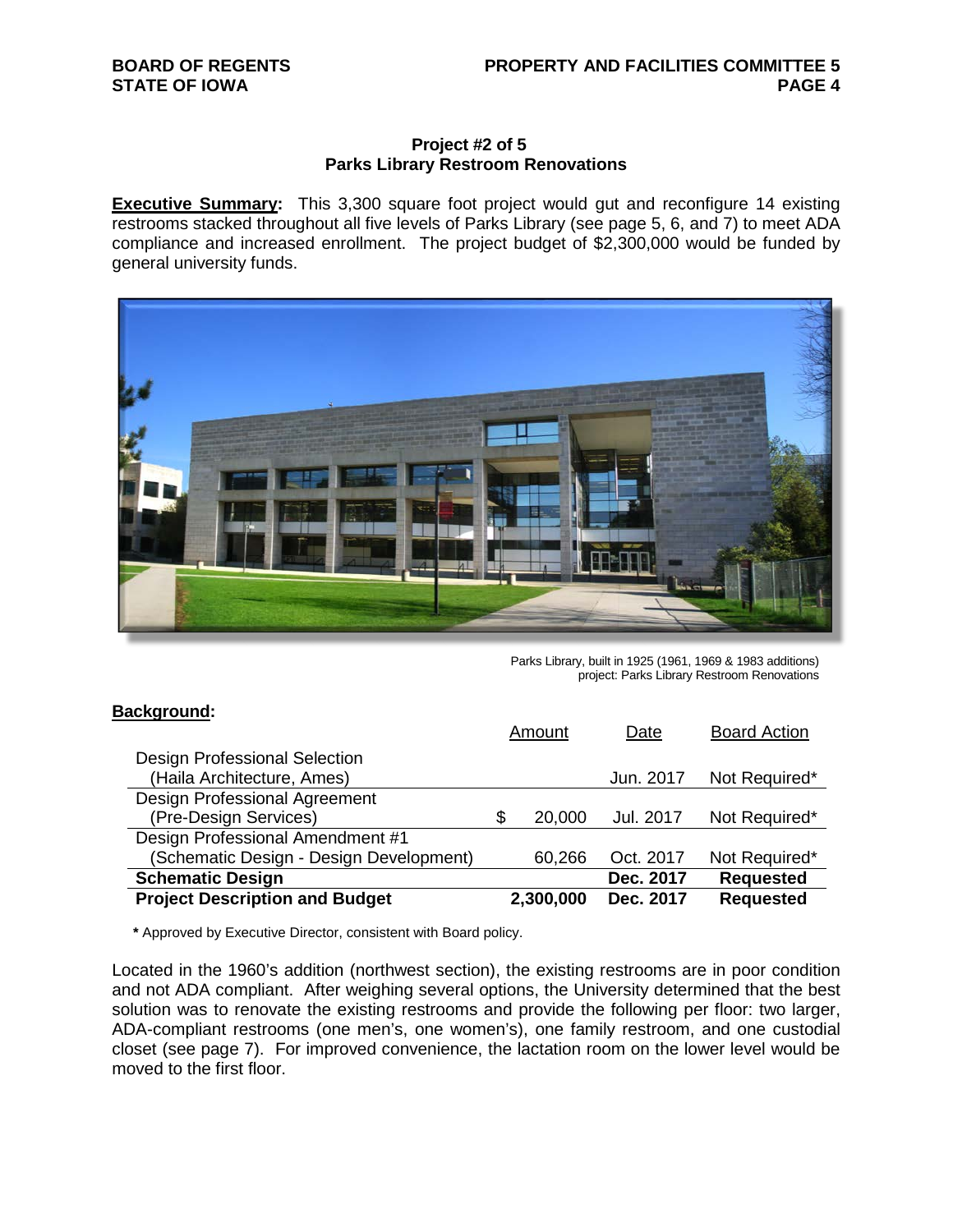## **Project Budget**

| Planning, Design & Management | \$1,802,590 |
|-------------------------------|-------------|
| Construction                  | 426,530     |
| Contingency                   | 70,880      |
| <b>Total</b>                  | 2,300,000   |

Source of Funds: General University Funds

Construction: Two phases, Summer 2018 and Summer 2019



## **Parks Library Restroom Renovations Schematic Design: Map**

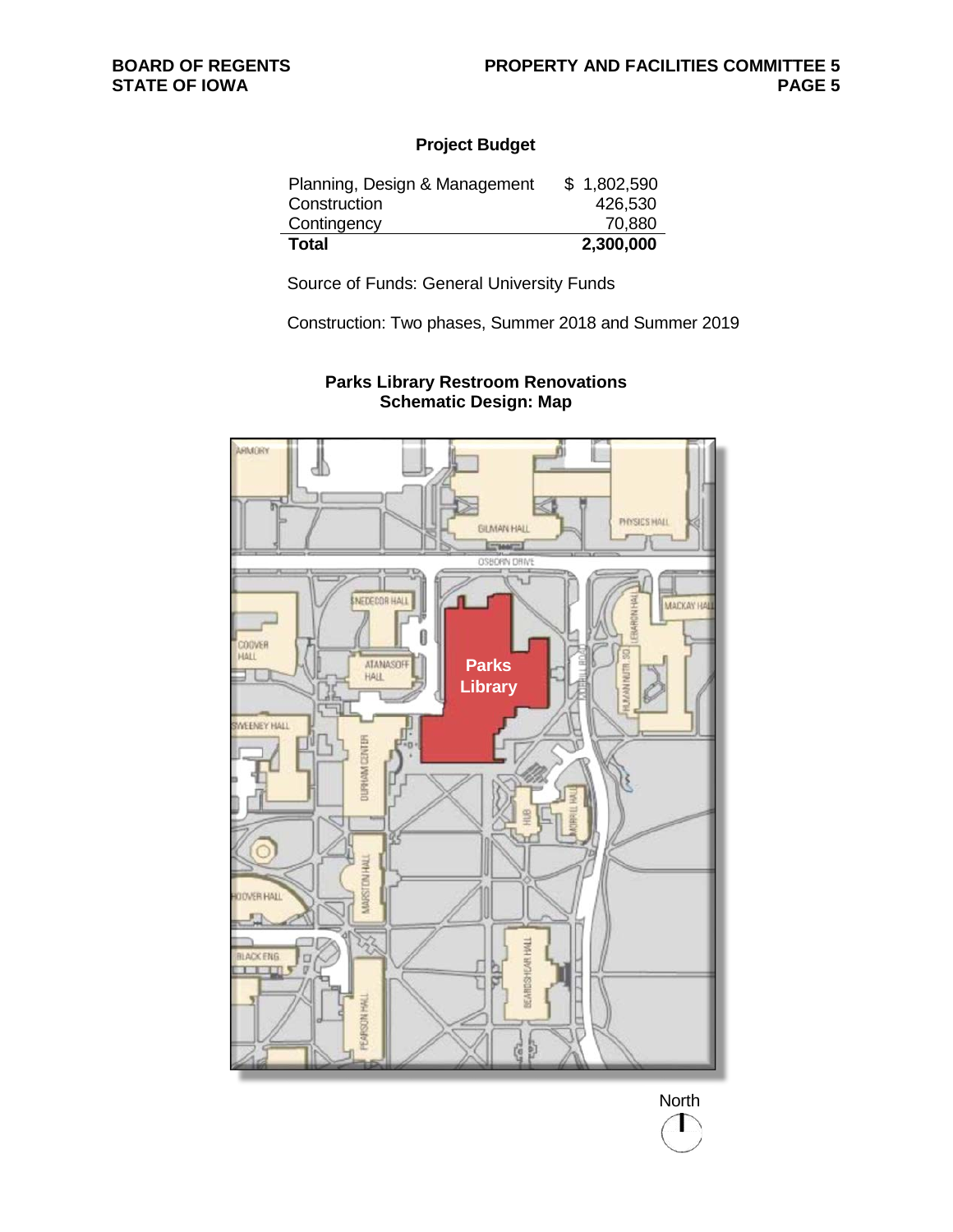

## **Parks Library Restroom Renovations Schematic Design: Typical Floor Plan**

North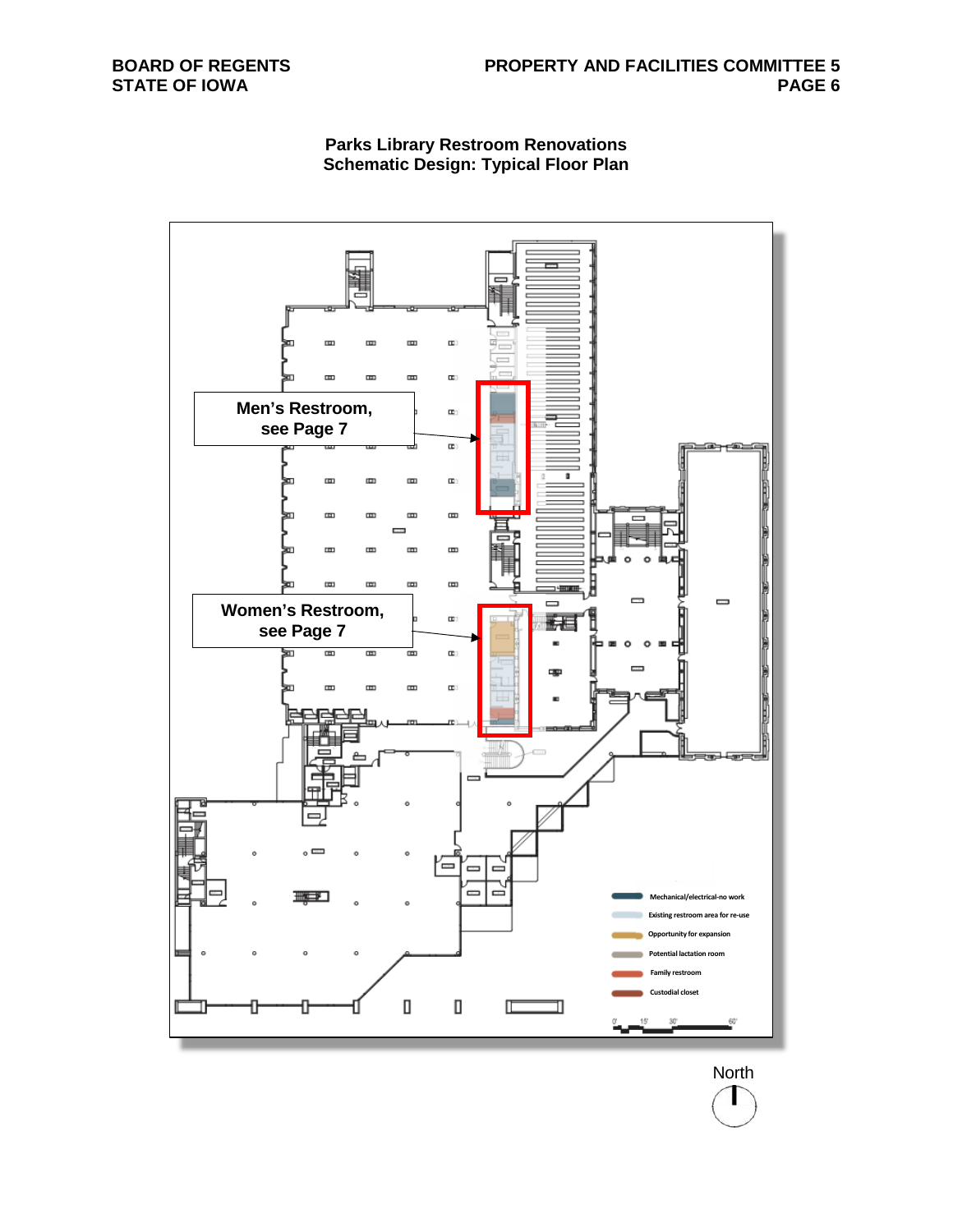## **BOARD OF REGENTS STATE OF IOWA**

### **Parks Library Restroom Renovations Schematic Design: Typical Restroom Floor Plans**



# **Women's Typical Restroom Layout Men's Typical Restroom Layout**



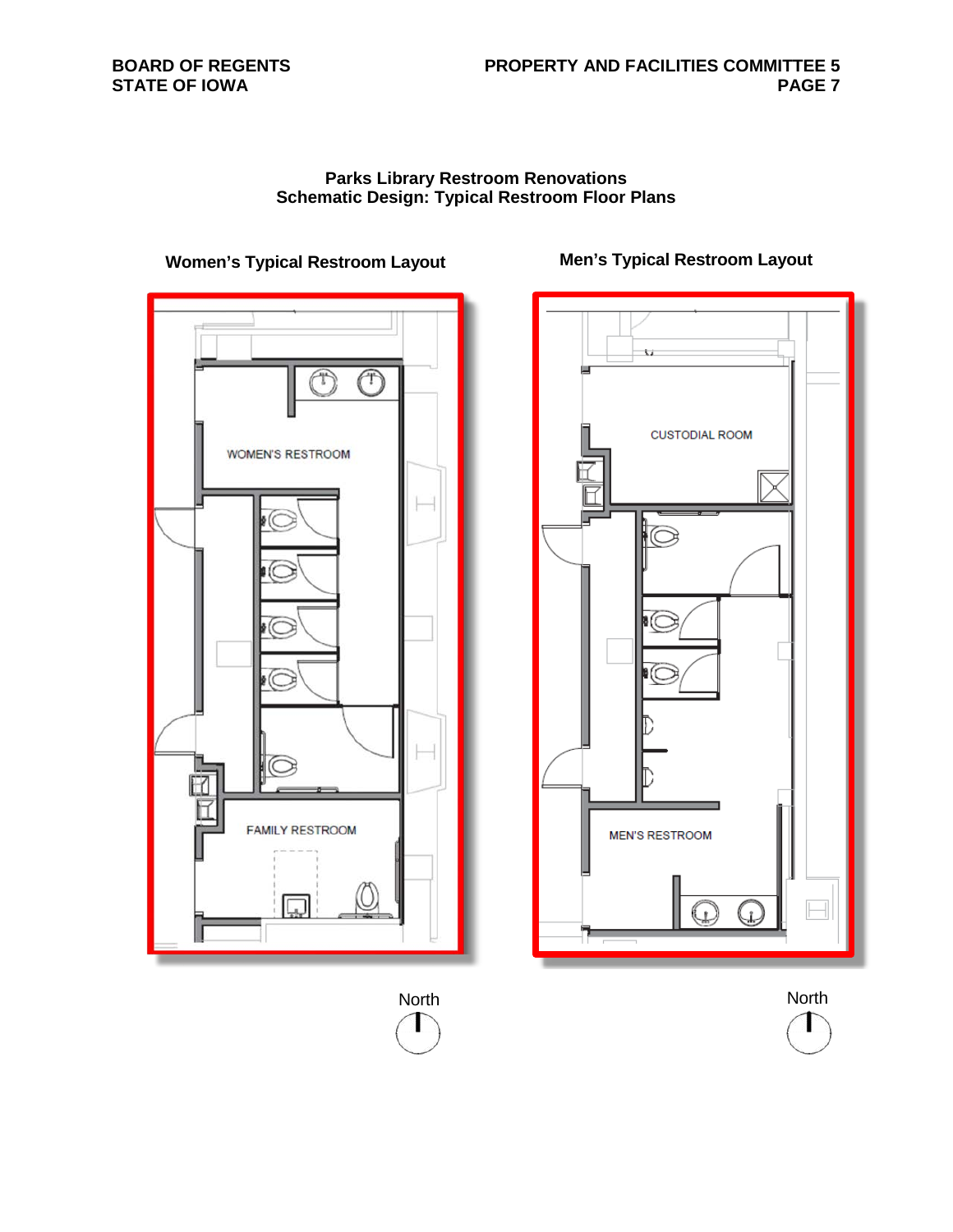#### **Project #3 of 5 Hub-Retail Dining Space Services Renovation**

**Executive Summary:** This project would alleviate congestion within the Hub by separating the coffee and grill venues and would renovate 76% (4,000 square feet) of the interior (see page 9 and 11). New seating and a reconfiguration of back-of-house operations are also included. The project budget of \$2,400,000 would be funded by Dining Services.



Hub, built in 1892 (1944 & 2008 additions) project: Hub-Retail Dining Space Services Renovation

## **Background:**

|                                                   | Amount       | Date      | <b>Board Action</b> |
|---------------------------------------------------|--------------|-----------|---------------------|
| Design Professional Selection<br>(Rohrbach, Ames) |              | Jul. 2017 | Not Required*       |
|                                                   |              |           |                     |
| Design Professional Agreement                     |              |           |                     |
| (Schematic Design & Cost Estimate)                | \$<br>31,000 | Aug. 2017 | Not Required*       |
| <b>Schematic Design</b>                           |              | Dec. 2017 | <b>Requested</b>    |
| <b>Project Description and Budget</b>             | 2,400,000    | Dec. 2017 | <b>Requested</b>    |

**\*** Approved by Executive Director, consistent with Board policy.

The Hub requires renovation to solve flow, queuing, and production issues that exist within the facility. The intent of this project is not only to solve functional issues but also to provide a new and exciting food choice on campus. The current layout causes a conflict between queuing for coffee and ordering from the grill. The seating area is worn out and in need of replacement. Backof-house operations are inefficient and in need of updating.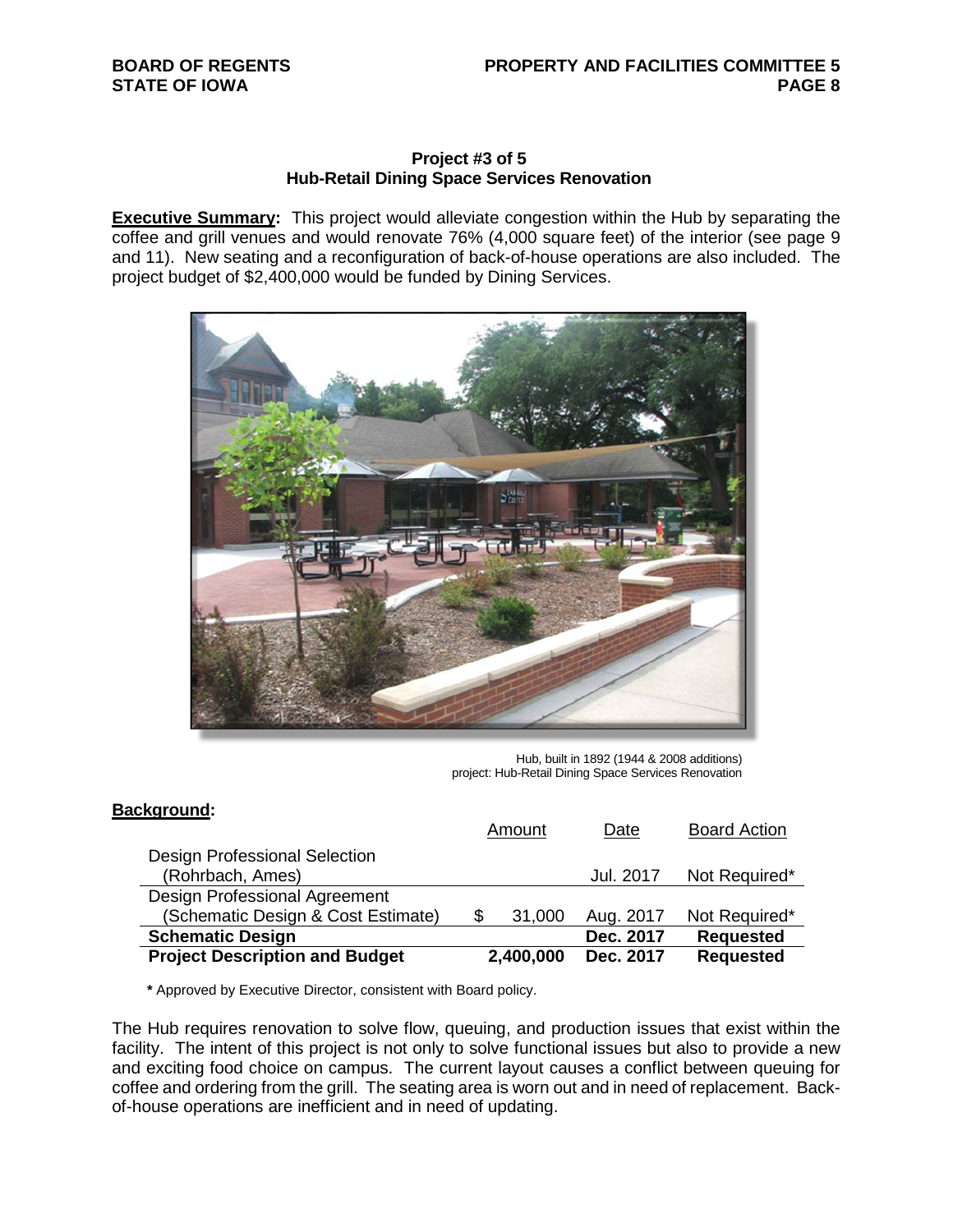$\overline{a}$ 

## **Project Budget**

| Construction                  | \$1,839,800 |
|-------------------------------|-------------|
| Planning, Design & Management | 405,090     |
| Furniture & Equipment         | 45,500      |
| Contingency                   | 109,610     |
| <b>Total</b>                  | 2,400,000   |

Source of Funds: Dining Services Construction: Spring 2018 to Fall 2018

## **Hub-Retail Dining Space Services Renovation Schematic Design: Map**



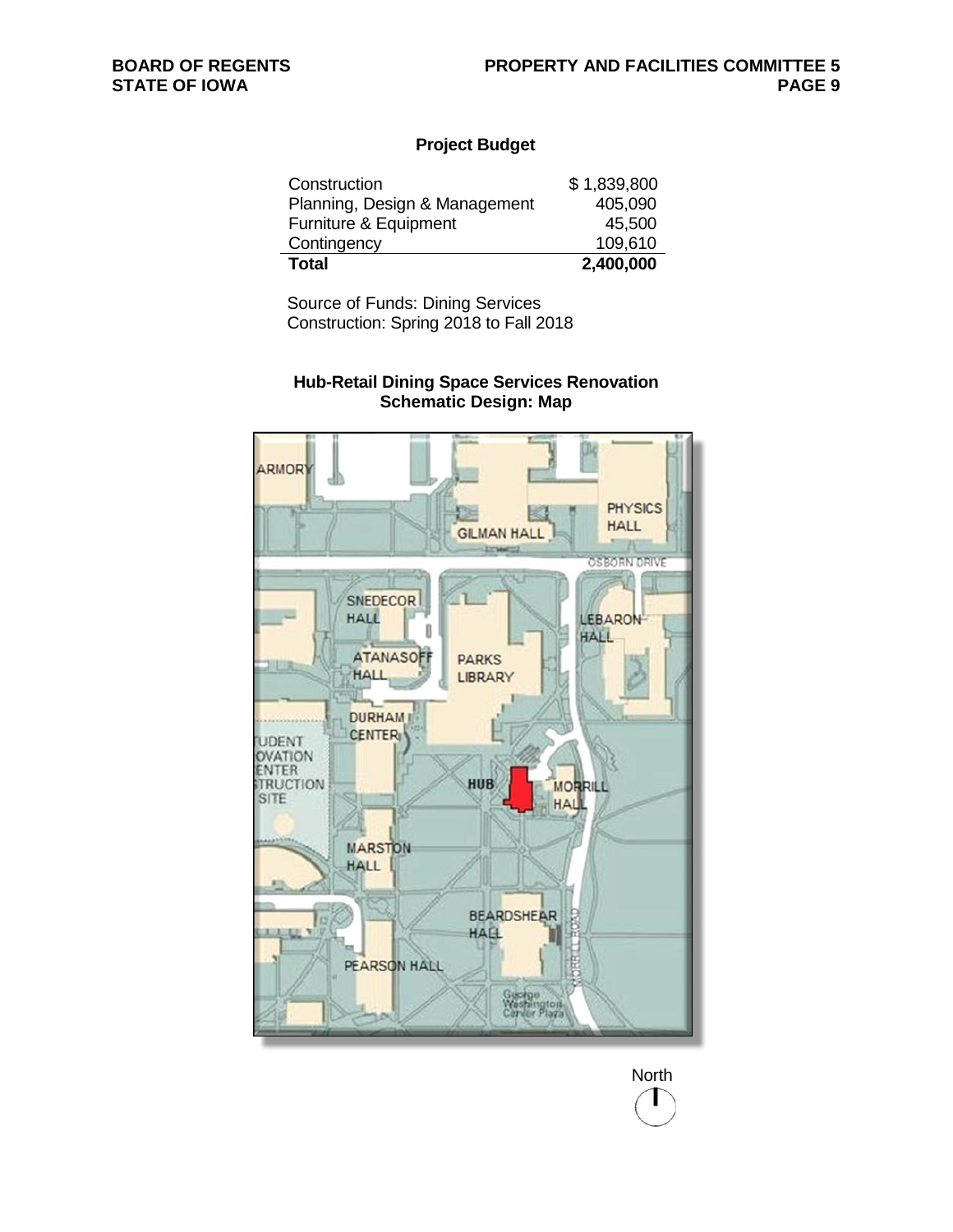

**Hub-Retail Dining Space Services Renovation Schematic Design: Existing Floor Plan**

## **Schematic Design: New Floor Plan**



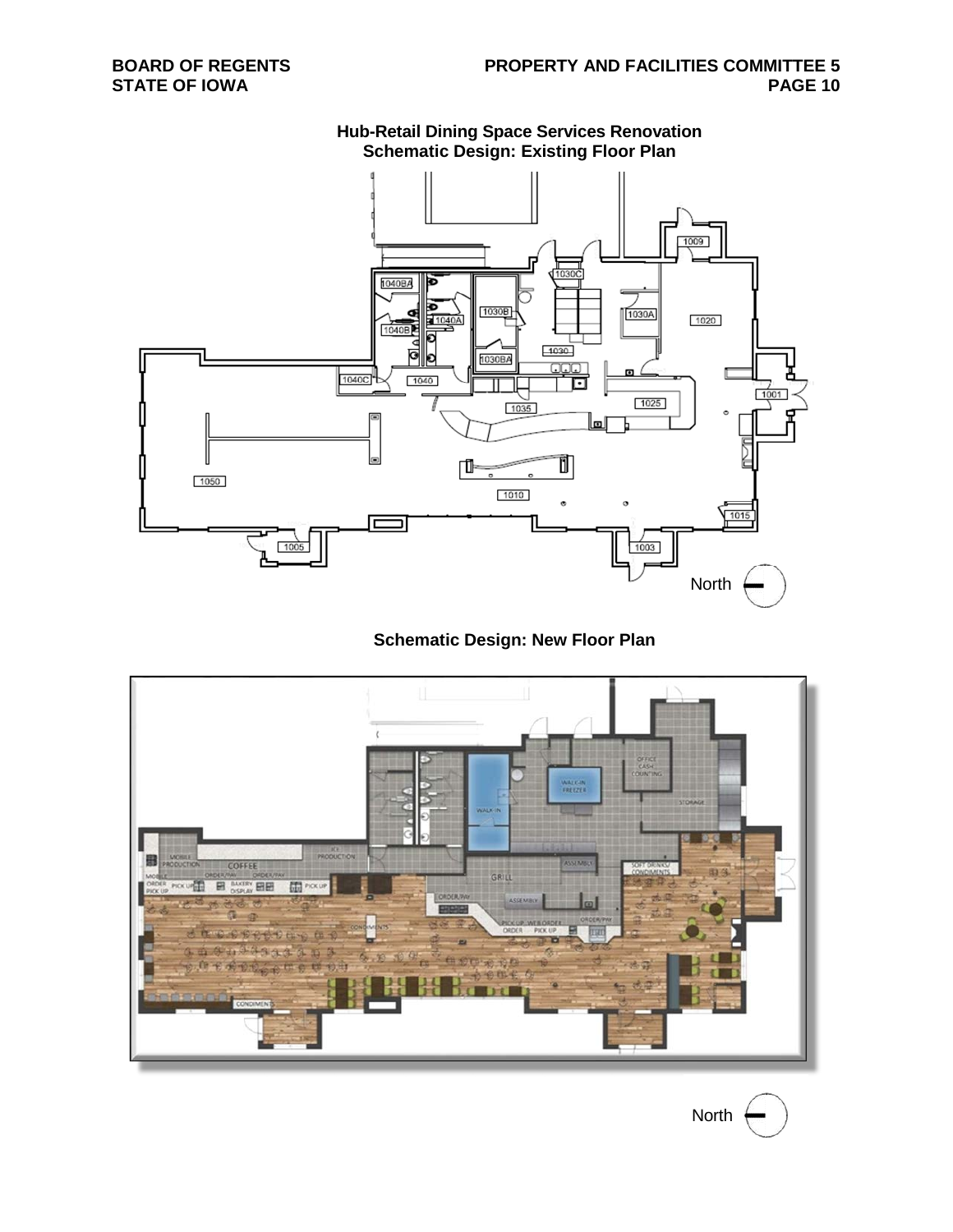#### **Project #4 of 5 Hilton Coliseum Parking Expansion**

**Executive Summary:** This project would expand and reconstruct Hilton Coliseum lots to the north and south providing 282 parking stalls, and rebuilt the access drives to the east and west (see page 13). New donor stall signage, LED lighting, visitor team bus parking, additional sidewalks for better circulation, improved ADA accessibility, landscaping, and storm-water quality improvements are also part of the project. For events only, a driveway connection with traffic controls between the north lot and Lincoln Way is being considered. The project budget of \$3,865,000 would be funded by Athletic Department funds.

#### **Background:**

|                                       | Amount    | Date      | <b>Board Action</b> |
|---------------------------------------|-----------|-----------|---------------------|
| Design Professional Selection         |           |           |                     |
| (Shive Hattery, Des Moines)           |           | Aug. 2017 | Not Required*       |
| Design Professional Agreement         |           |           |                     |
| (Pre-Design through Schematic Design) | 40,000    | Aug. 2017 | Not Required*       |
| <b>Project Description and Budget</b> | 3,865,000 | Dec. 2017 | <b>Requested</b>    |

**\*** Approved by Executive Director, consistent with Board policy.

Season ticket levels and attendance at both men's and women's basketball games are at or near record levels. For men's basketball games, Athletic Department donors in the Director's Club are provided access to Johnny's and premium parking spaces in the lots adjacent to Hilton (north of Center Drive). Because the number of people who donate at the highest level has continued to grow, feedback received from these donors about crowding and lack of parking has increased. This improvement would allow Athletics to better accommodate Director's Club Donor and other event parking needs.

#### **Project Budget**

| Construction                  | \$3,202,200 |
|-------------------------------|-------------|
| Planning, Design & Management | 585,990     |
| Contingency                   | 75,810      |
| Total                         | 3,865,000   |

Source of Funds: Athletic Department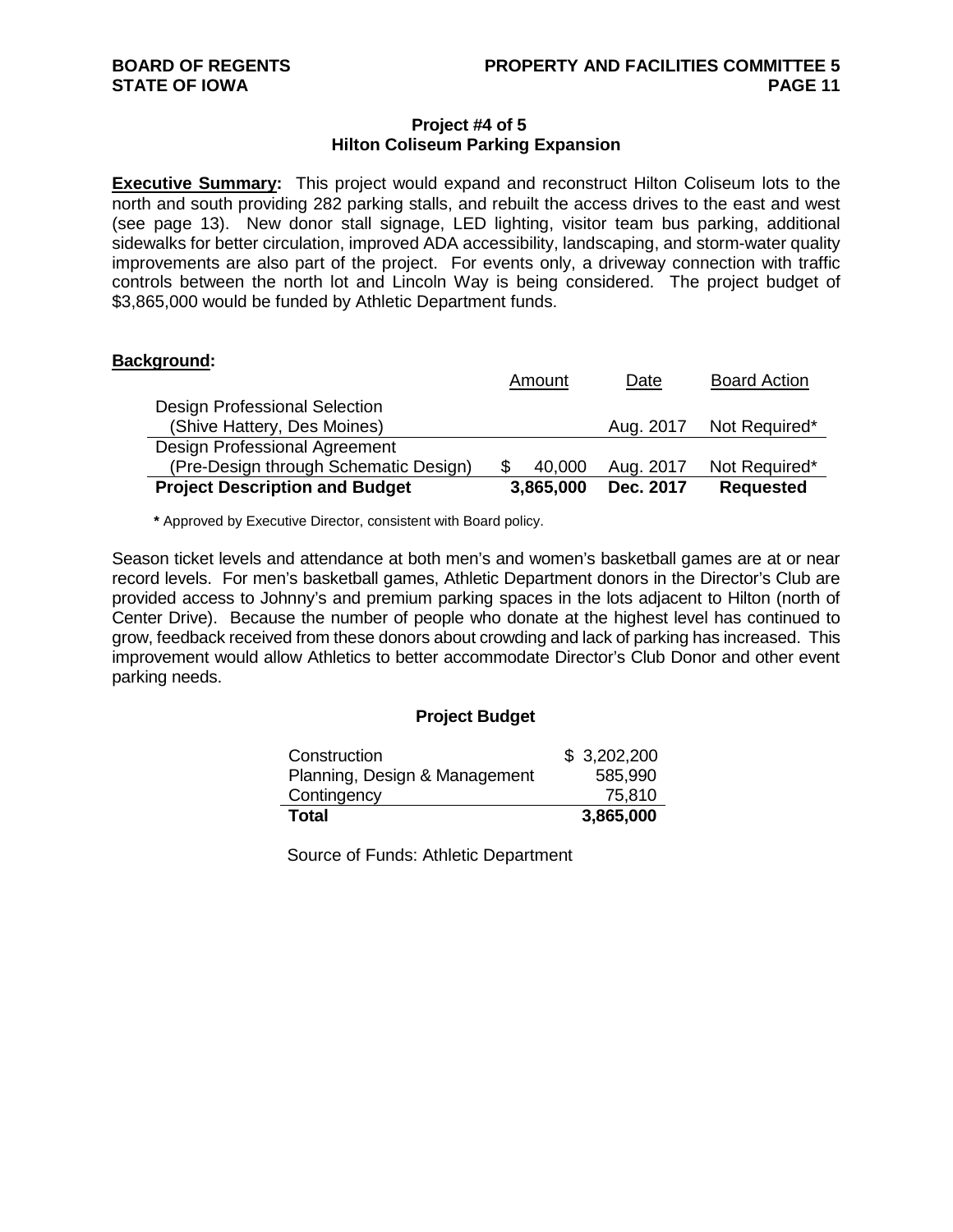

**Hilton Coliseum Parking Expansion Map**

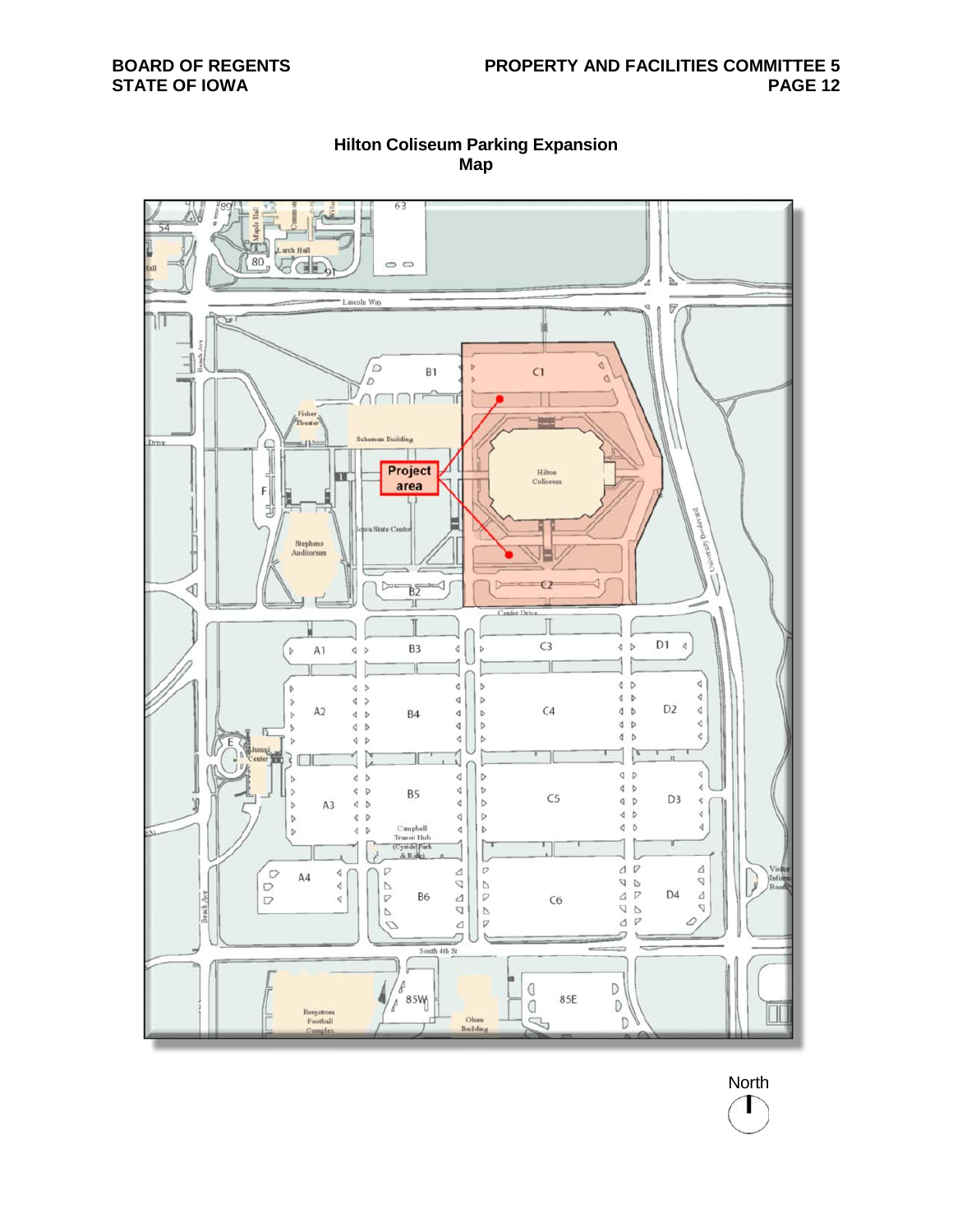#### **Project #5 of 5 Maple-Willow-Larch Recreation Fields-Improvements**

**Actions Requested:** The University requests approval of a revised project description and budget to allow for additional turf remediation, hardscape components to protect from foot traffic, and retaining wall components.

**Executive Summary:** This project would regrade 530,000 square feet, install irrigation, and provide lighting at the Maple-Willow-Larch Recreation Fields (see page 15). These improvements would enhance drainage, durability of turf, and allow the fields to be used at night for sport clubs and intramural activities for the first time. The revised project budget is \$2,680,000 and would be funded by Recreational Services.

#### **Background:**

| <b>Revised Project Description and Budget</b> | 2,680,000 | Dec. 2017 | <b>Requested</b>    |
|-----------------------------------------------|-----------|-----------|---------------------|
| <b>Project Description and Budget</b>         | 2,100,000 | Sep. 2017 | Approved            |
| (Pre-Design – Construction Administration)    | 130,105   | Sep. 2017 | Not Required*       |
| Design Professional Agreement                 |           |           |                     |
| (Architects Jeffrey L. Bruce, Des Moines)     |           | Aug. 2017 | Not Required*       |
| <b>Design Professional Selection</b>          |           |           |                     |
|                                               | Amount    | Date      | <b>Board Action</b> |

The proposed grading, irrigation, and lighting improvements would allow Recreation Services staff to meet space needs of students who use the fields for intramural activities and sports clubs. Regrading and irrigation would allow staff to perform management practices necessary to maintain turf under the high-use conditions. Lighting improvements would allow extended use of the fields into the evening.

Work includes the following primary items:

- installation of a pole mounted lighting system
- installation of an automatic irrigation system
- regrade the playing field to provide proper site drainage and
- electrical distribution equipment to power the lighting and irrigation systems

#### **Revised Project Budget**

|                               |               | Revised       |
|-------------------------------|---------------|---------------|
|                               | <b>Budget</b> | <b>Budget</b> |
|                               | (Dec. 2016)   | (Oct. 2017)   |
| Construction                  | \$1,781,000   | \$2,359,000   |
| Planning, Design & Management | 275,420       | 280,170       |
| Contingency                   | 43,580        | 40,830        |
| <b>Total Project Cost</b>     | 2,100,000     | 2,680,000     |

Source of Funds: Recreation Services